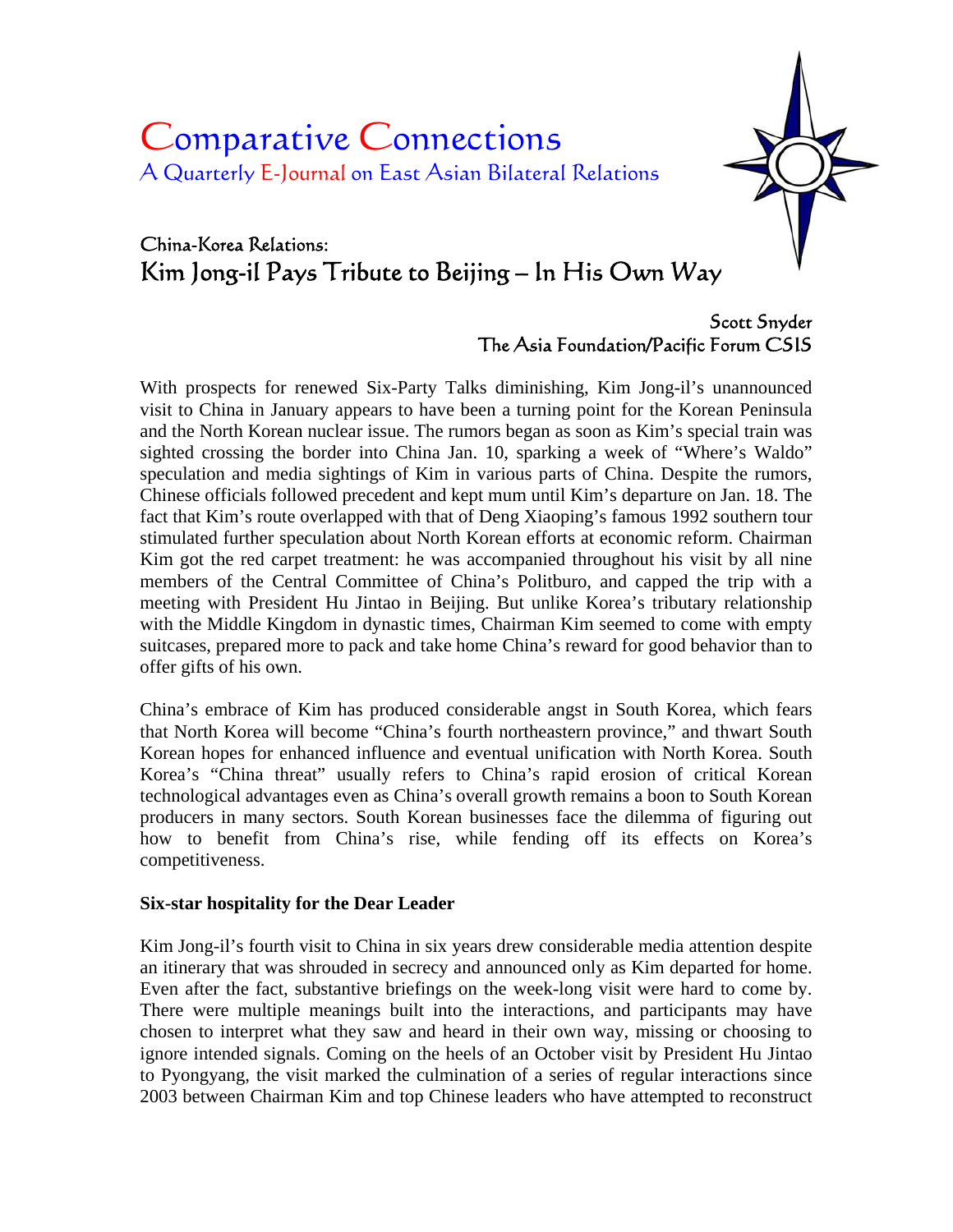the relationship – and induce (rather than force) a dependence that might constrain the North Korean leadership from taking actions contrary to China's interests in regional stability. Although Chinese analysts assert that the relationship would never revert to the nostalgic interaction of the 1950s, the consolidation of the relationship shores up North Korea's economic stability as well as reduces the chance of potential "surprises."

While in China, Kim and his entourage visited six cities over eight days, including Guangzhou, Shenzhen, and Zhuhai in Guangdong province, Wuhan and Yichang in Hubei, and Beijing. He was reportedly accompanied by representatives of China's top leadership at every stage of the visit, including Vice Premier Huang Ju during his tour of Hubei Province, former Guangdong Provincial Secretary Li Changchun in Guangdong, and by Zeng Qinghong during his visit to Shenzhen. In Beijing, Kim had meetings with President Hu, Premier Wen Jiabao, and National People's Congress Standing Committee Chairman Wu Bangguo. All Standing Committee members of the CPC Central Committee Political Bureau, many of whom had undertaken individual visits to Pyongyang within the past three years to meet with Kim, were involved in the visit in some way. Kim Jong-il's official itinerary included a heavy focus on visits to industrial, agricultural, and educational facilities, including the Shenzhan Nanshan Science and Technology Park, Guangzhou City University, Changfei Optical Fiber and Optical Cable Company, and the Institute for Crop Sciences under the auspices of the Chinese Academy of Agricultural Sciences.

The biggest challenge in analyzing the visit is to separate speculation driven by reports of Kim Jong-il sightings by Japanese media armed with telephoto cameras from the reality of what Kim and his entourage were doing and saying. For the record and in more unreserved terms than during previous visits, Kim provided expressive compliments to his hosts on the economic progress accomplished over little short of three decades. It was reported that Kim had "trouble sleeping at night" during his visit, pondering how to apply reforms to North Korea to generate the results he witnessed in Guangzhou. In his official toast offering thanks to Hu Jintao for arranging the visit, Kim said that he was "deeply impressed" by China's "shining achievements" and "exuberant development," especially China's hi-tech sector.

The PRC top leadership made every effort to provide Kim and his entourage an opportunity to fully experience the fruit of China's reforms in hopes that Kim would follow the Chinese path to reform, or at least to contribute to North Korea's own reform path by benefiting from observing and applying some of China's accomplishments. Given the level of China's leadership involved, there must have been continuing attempts to choreograph the visit, delivering messages of encouragement and constraint in various ways, and hinting that Kim might perpetuate his regime's survival and prosperity through more aggressive reform. Although there was little direct confrontation over the North's nuclear program, there is likely no diplomatic tool available that the international community can count on if this visit fails to rein in the North Korean leadership from its worst nuclear impulses. It remains doubtful whether the Chinese diplomatic bar is high enough to satisfy desires of others, including those of the United States.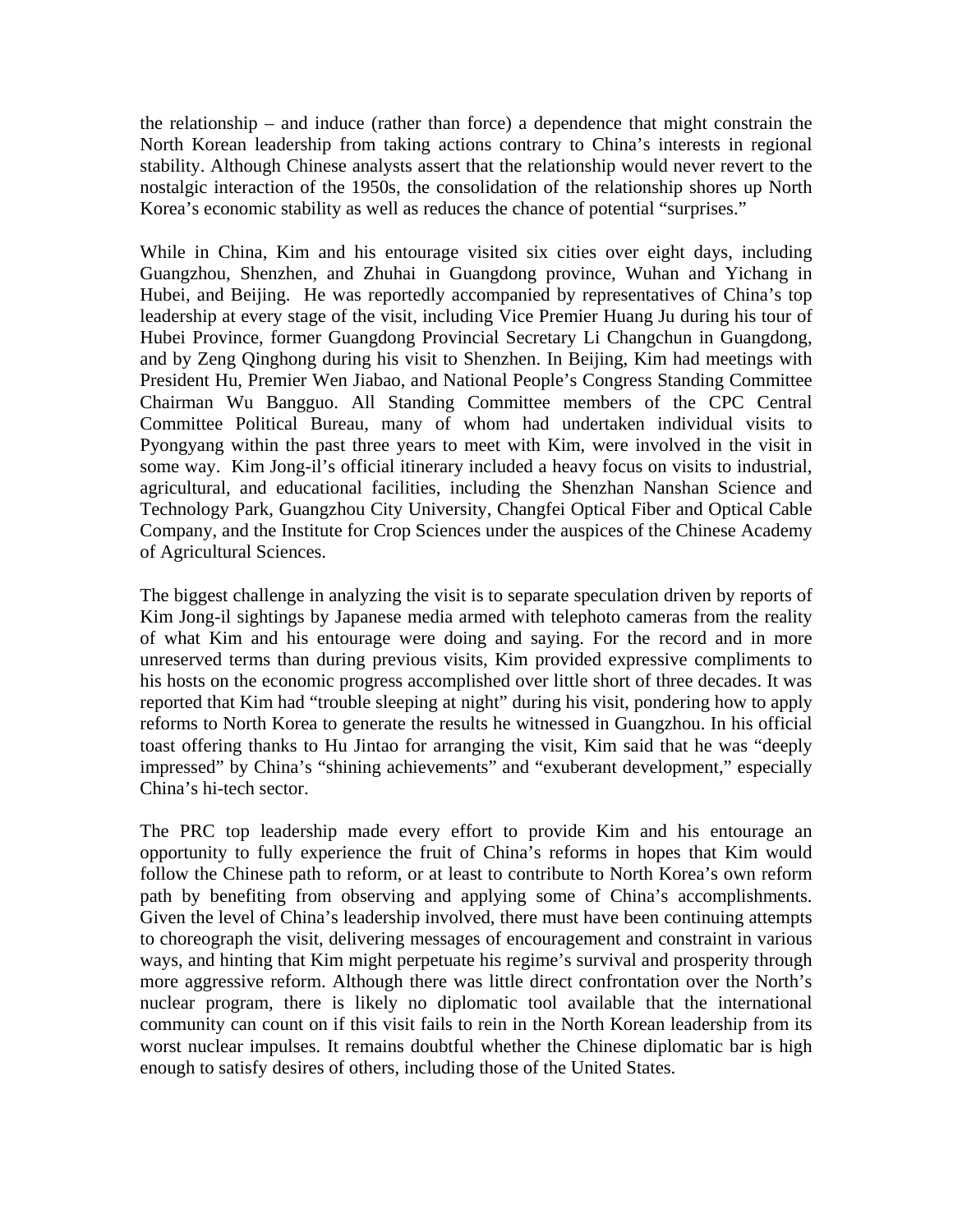Another message of the trip was the PRC's commitment to underwriting regional stability to safeguard the conditions for China's peaceful development. By promoting a much deeper trade, investment, and financial relationship with North Korea, Chinese leaders brought Kim Jong-il into a closer embrace so as to limit the damage he might inflict from adventurist pursuits or crisis escalation that might derive from North Korea's isolation. Through provision of tangible guarantees of stability through development assistance, enhanced trading opportunities, and expanded investment in North Korea, Chinese leaders intended to partially offset the security dilemma the North faces in its confrontation with the U.S. by providing some support and reason for confidence to North Korea's reluctant reformers. However, it is unclear whether state-to-state management of the economic relationship or vibrant private cross-border trade that has already sprung up at the local level between China and North Korea would be the defining factor in finding the right balance between stability and reform.

While Kim Jong-il's appreciation for Chinese accomplishments may send a message to reformers in North Korea, the vagueness of that message presents the same problem that existed in January 2001 following Kim Jong-il's trip to Shanghai: what does the Dear Leader mean by "reform"? One result of the visit five years ago was that North Korea dispatched specialists to study architecture in Shanghai, but it is still unclear the extent to which the North Korean political system would feel challenged by attempts to "get under the hood" of North Korea's economy and introduce substantive changes that go beyond the external forms of development that Kim clearly seeks to incorporate and show off in Pyongyang as part of North Korea's "Arirang" nationalist narrative.

Kim no doubt sought answers from Chinese leaders on key questions that will influence North Korean priorities: what economic commitments will the PRC make to sustain the North Korean system, and in what forms will they come? How can the PRC help protect North Korea from threatening noises and actions from Washington, including the U.S. efforts to protect the global financial system from counterfeiting and money laundering? How will China assist the DPRK in its efforts to normalize diplomatic relations with the U.S., and for what price in terms of "guaranteeing North Korea's regime stability" and curbing North Korea's nuclear development program? Presumably, Kim sought firm commitments from Chinese leaders for assistance negotiated every five years as a basis upon which to make North Korea's own economic plans.

Reportedly, Kim Jong-il was not altogether happy with everything he heard during his visit. Surely, China sent clear signals regarding North Korean counterfeiting and money laundering practices, which may well extend to counterfeiting of Chinese currency and threatens to compromise China's own international reputation in the banking sector. South Korean media reported that a close associate of Kim allegedly involved with illicit financial activities was briefly detained in Macao and released during the visit to Guangdong province, a clear signal of China's intolerance for these types of activities. Chinese regulatory authorities in Macao continue to freeze North Korean cash in Banco Delta Asia accounts, with no sign of a plan for determining which accounts were legitimate and which were involved in money-laundering.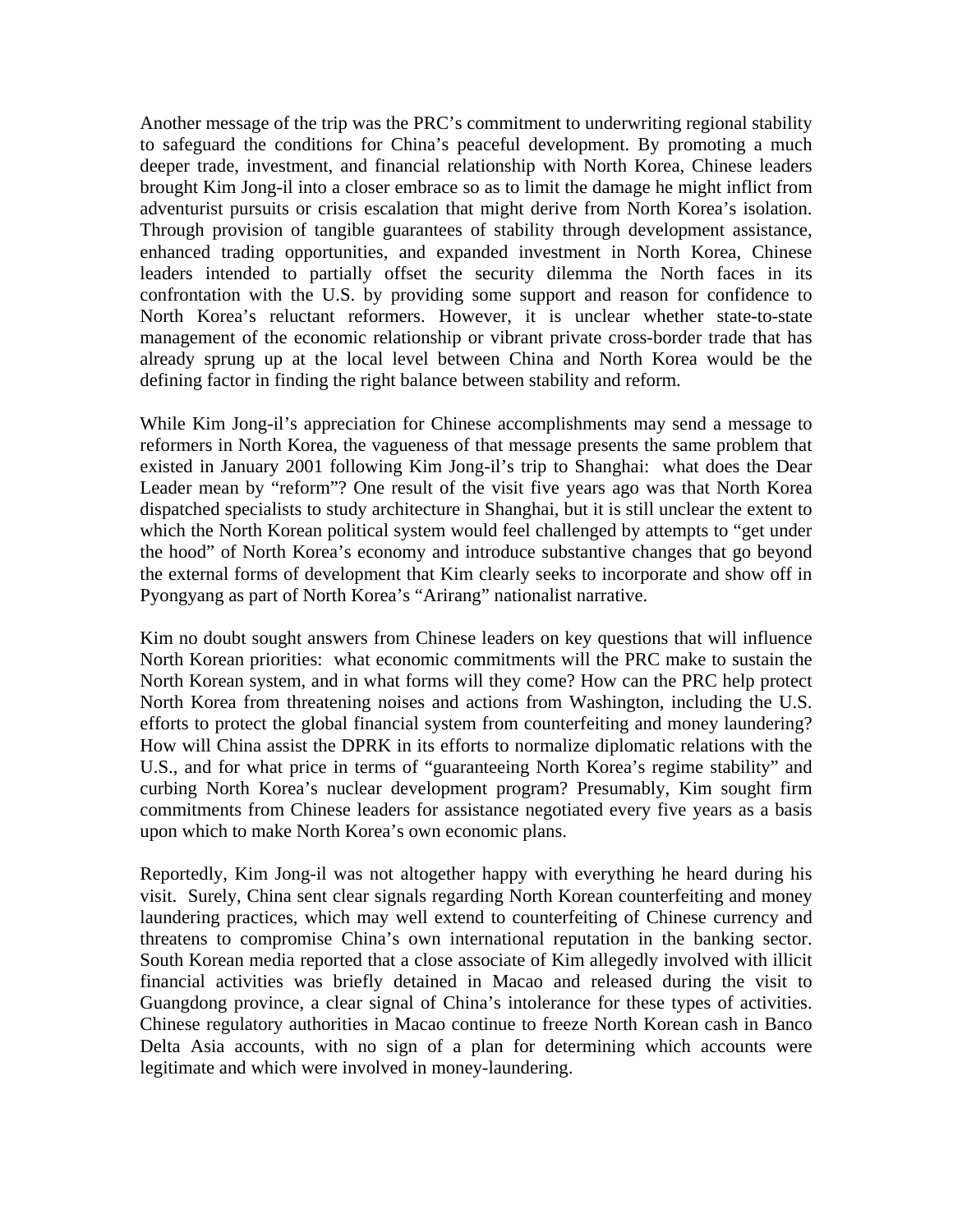There are expectations in Beijing that North Korea will live up to its pledges to attend the six-party dialogue, and presumably to begin negotiating specific denuclearization commitments. It remains to be seen how long China will tolerate North Korea's use of U.S. "sanctions" – actually just a U.S. warning followed by a Chinese regulatory action – as a pretext to delay returning to Six-Party Talks. But subtle Chinese hints to the U.S. requesting it to save face for North Koreans and create an atmosphere for resuming the talks directly challenge Washington's claim that the counterfeiting question is a matter of law, not political negotiation. China will probably have to come up with some other way of patching up the process.

China's handling of Kim Jong-il's trip also carried with it a message to the U.S.: gradual reform of North Korea, yes, regime collapse, no. And nukes are not the top priority in China's eyes; the North's economic stability is paramount. Expanded economic support for North Korea through direct assistance, a growing trade relationship, closer political ties, and a trade deficit that served as a supplemental form of economic assistance to North Korea's government were all signs of China's determination to hold in place North Korean comrades rather than risk regime collapse or transformation by the Bush administration.

The Japanese press worked overtime to reveal the details of Kim Jong-il's itinerary; it focused on Kim Jong-il's personal life and discussed prospects for succession. Japanese magazines published news that Kim's new "wife" accompanied him on a "honeymoon" to Beijing and published in-depth speculation on the roles of his immediate offspring amid ongoing succession rumors. The visit also spawned rumors about Kim's health and possible medical check-ups in China to deal with symptoms of diabetes, including expected renal failure. These are sensational reports, until one remembers that Kim Ilsung lived for almost two decades with a giant gargoyle on his neck that attracted intense speculation, but never proved fatal.

Reports that Kim Jong-il's second son, Kim Chong-chol, accompanied his father on the trip to Beijing reinforced succession rumors. During the visit, it was reported that Kim's brother-in-law Jang Song-taek, who returned to the public eye as first deputy chief of the Workers' Party Central Committee after a two-year absence, would lead a 30-member delegation to China to further explore implications for North Korean reform. That visit took place under tight media restrictions at the end of March, following the route taken by Kim Jong-il in January. It is not yet clear what lessons the North might be ready to apply from the latest examination of China's reform path, but most bets are that it will be cautious and gradual in its application.

#### **Watching from the sidelines: South Korean anxieties**

While the U.S. issued warnings about North Korea's alleged counterfeiting and money laundering and China sought to enhance its economic influence in North Korea, South Korea was left on the sidelines. Inter-Korean relations are apparently stalemated, there is slower than expected progress in expanding the Kaesong Industrial Complex, and a growing perception that Chinese entrepreneurs are ahead of the game when it comes to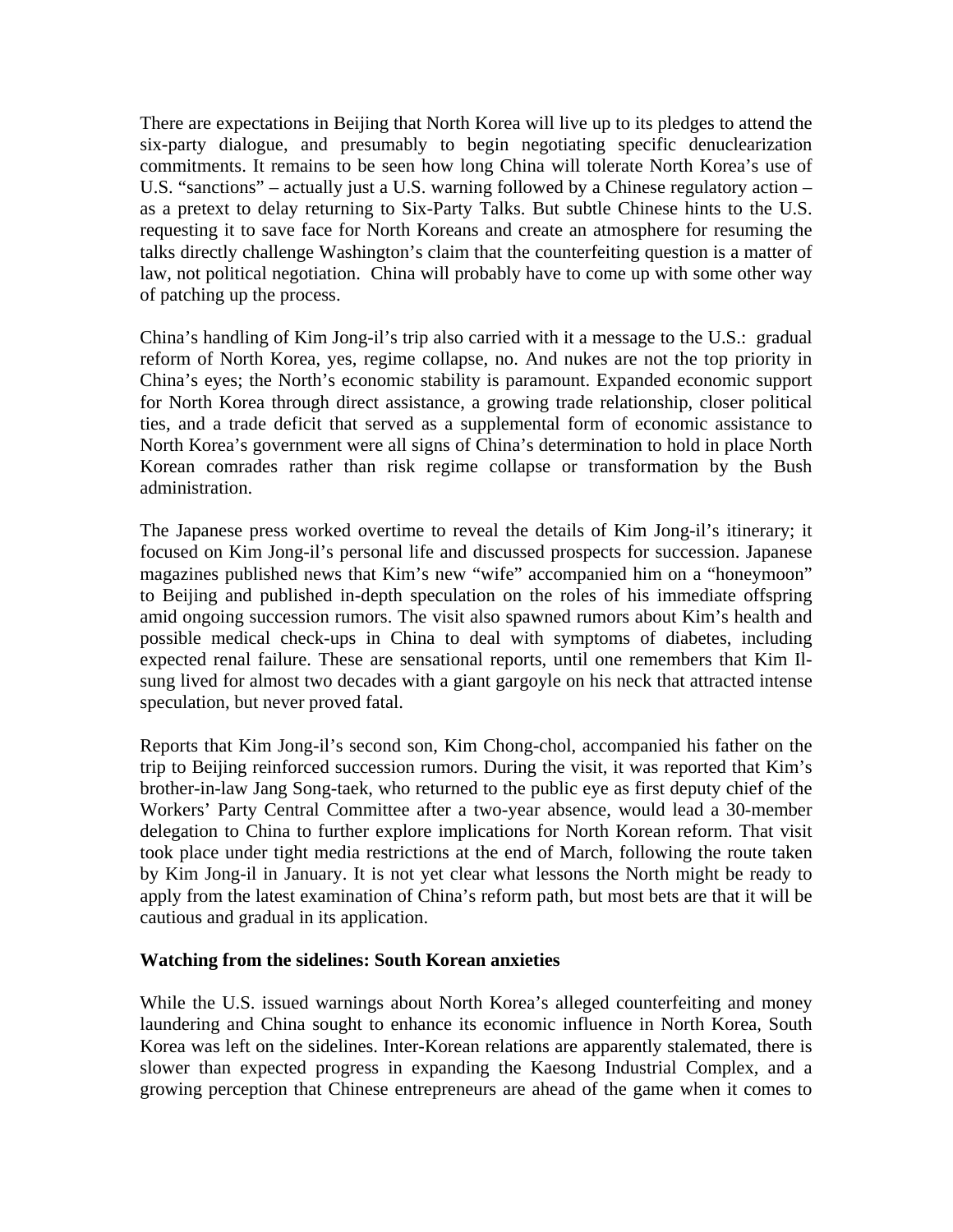exploiting North Korea's remaining economic resources. South Korea is shut out by politics and the North.

South Korean officials speculated on prospects for further North Korean reform and opening, based on efforts that followed Kim's January 2001 visit to Shanghai. There was also concern that there would be movement in developing a Sinuiju Economic Zone that might compete with or distract from the Kaesong Industrial Complex.

While China's trade with the North increased to almost \$1.6 billion, the inter-Korean trade relationship struggled to catch up, registering almost \$1.1 billion in trade during 2005. Much of this growth was on the strength of the opening of the Kaesong Industrial Complex, but South Koreans eyed growing reports of Chinese joint ventures in North Korea, including a bicycle factory, investments in the coal and natural resource sectors, and plans to build transportation infrastructure, including a new highway from Hunchun to Rajin. Although all these efforts are in their early stages, South Korea has redoubled efforts to convince the North to expand cooperation with South Korea both inside and outside Kaesong.

Another effect of China's enhanced relations with North Korea has been to darken the atmosphere in South Korea regarding China's "problematic bond" with the North. Three developments illustrate the souring mood in South Korea. First, South Korea's envoy to Beijing Kim Ha-joong in February publicly advocated that South Korea continue to sustain and rely on the U.S.-ROK alliance, strongly hinting that his experience did not lead him to support enhanced China-ROK strategic cooperation. Second, the Korean Institute for Defense Analysis (KIDA) published a survey showing that a plurality of Koreans (37 percent) regarded China as the biggest threat to South Korea, a dramatic turnaround from earlier surveys that regarded China as Seoul's top diplomatic priority and expressed concern that U.S. policy was the greatest source of regional instability. Third, PRC Ambassador in Seoul Ning Fukui made a speech at KIDA that drew public criticism for comments on "strategic flexibility" of U.S. forces in Korea. Ning stated that if the U.S.-ROK alliance "is targeted towards a third country, China will have no choice but to shift its attention to the matter." While this comment is not so sensitive, the strong South Korean reaction may reflect increasing frustrations that Seoul's longstanding deference to China's regional security interests related to Taiwan and other matters has not been reciprocated in China's policy toward the Korean Peninsula.

#### **Seoul's "China threat"**

Despite finishing 2005 with a record bilateral trade volume that topped \$100 billion for the first time, this quarter marked the highest-level expression of concern from Seoul regarding the "China threat." But unlike the rhetoric from Japanese ministers about China's military growth, Seoul's concern is the economic competition that is squeezing South Koreans out of global markets. South Korean Finance and Economy Minister Han Duck-soo publicly warned that South Korean corporations need to cope with the challenge that derives from the closing technology gap between Chinese and South Korean firms. As new Chinese production comes on line, external technology inputs and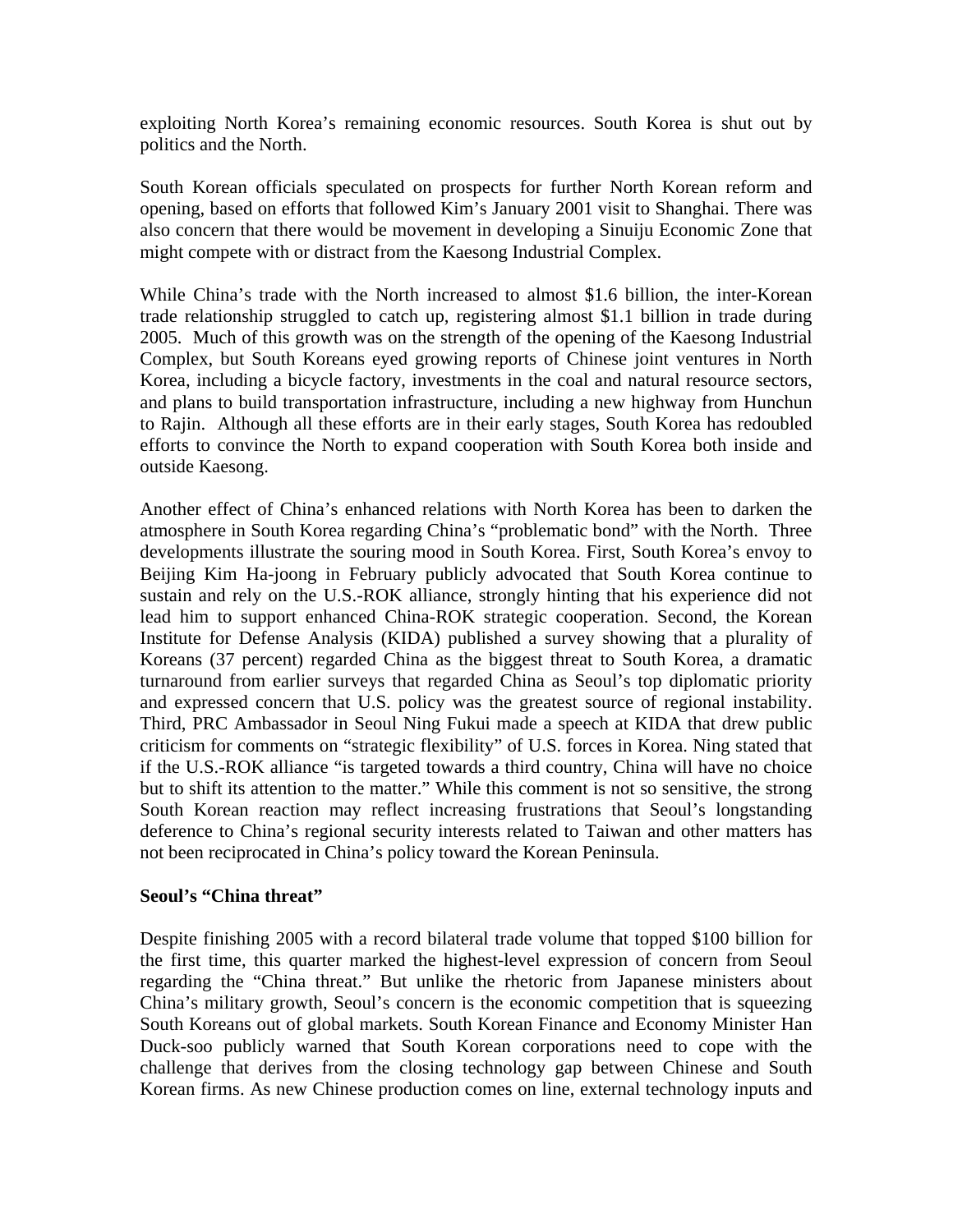low labor costs will continue to squeeze South Korean bottom lines in many sectors. South Korean steel companies are feeling direct effects from enhanced Chinese competition as it moves up the production ladder. Chinese producers are now competing directly with South Korean counterparts to supply South Korean shipbuilders and automakers. Hyundai Heavy Industries and Samsung Heavy Industries are both switching to Chinese suppliers who can offer prices about 10 percent lower than South Korean steelmakers such as POSCO or Dongkuk Steel. Hyundai Heavy Industries will raise the proportion of steel from China to about 15 percent of its overall demand, or up to 500,000 tons, while Samsung Heavy Industry increases its consumption from Chinese producers from 2 to 9 percent of its overall purchases. This is a direct reflection of the improved quality and lower price of Chinese steel production over the past five years.

A report from South Korea's Ministry of Commerce, Industry, and Energy based on a January survey of 300 South Korean companies indicates that over 86 percent of respondents believe that the pace of technology development is faster in China than South Korea, with potentially severe implications for South Korean competitiveness in key sectors. The report assesses that South Korea is less than three years ahead of China in developing appliances containing liquid crystal displays (LCDs), and has only a twoyear lead in rechargeable batteries. The gap is even narrower with CDMA mobile phones and communication equipment manufacturing, where South Korea is estimated to have only a one-year lead over China. Korean automobile parts makers have a three-to-eight year lead over Chinese competitors in production of many key parts and systems, and the Korean lead in the shipbuilding sector is estimated at about a decade.

#### **Who is building a "rich and strong nation" in North Korea?**

North Korean leaders have thrived on a shrewd combination of rhetorical defiance of the outside world that shrouds its core dependence. On the periphery of the international stage but geostrategically central to major power interests, the North Korean game under Kim Il-sung was to play the Soviets and Chinese against each other while collecting subsidies necessary for its own development. The game has become much more difficult in the post-Cold War decade, as Pyongyang has tried very hard to replace Soviet assistance with a flow of income from the U.S. and the international community that is derived from the threat of its nuclear development program. The Bush administration has not been willing to play that game, leaving Kim Jong-il precariously dependent on China.

China's economic rise has assured the North Koreans that there probably will be enough crumbs from the table that North Korea can keep itself alive under China's growing shadow. In the absence of a true major power competition on the Peninsula between China and the U.S., South Korea has been a satisfactory substitute donor, and Kim has done well to tap strategic anxieties about China's dominance, but a U.S. donor would offer Kim greater room for maneuver. If current trends continue, North Korean leaders will remain dependent on Chinese economic support but will still have a nuclear capacity that could be sold as part of a strategy of breaking away from Chinese dependence. Or Sino-U.S. cooperation – rather than geopolitical competition – could finally squeeze the North to make a choice between survival and nukes. Chinese policy remains profoundly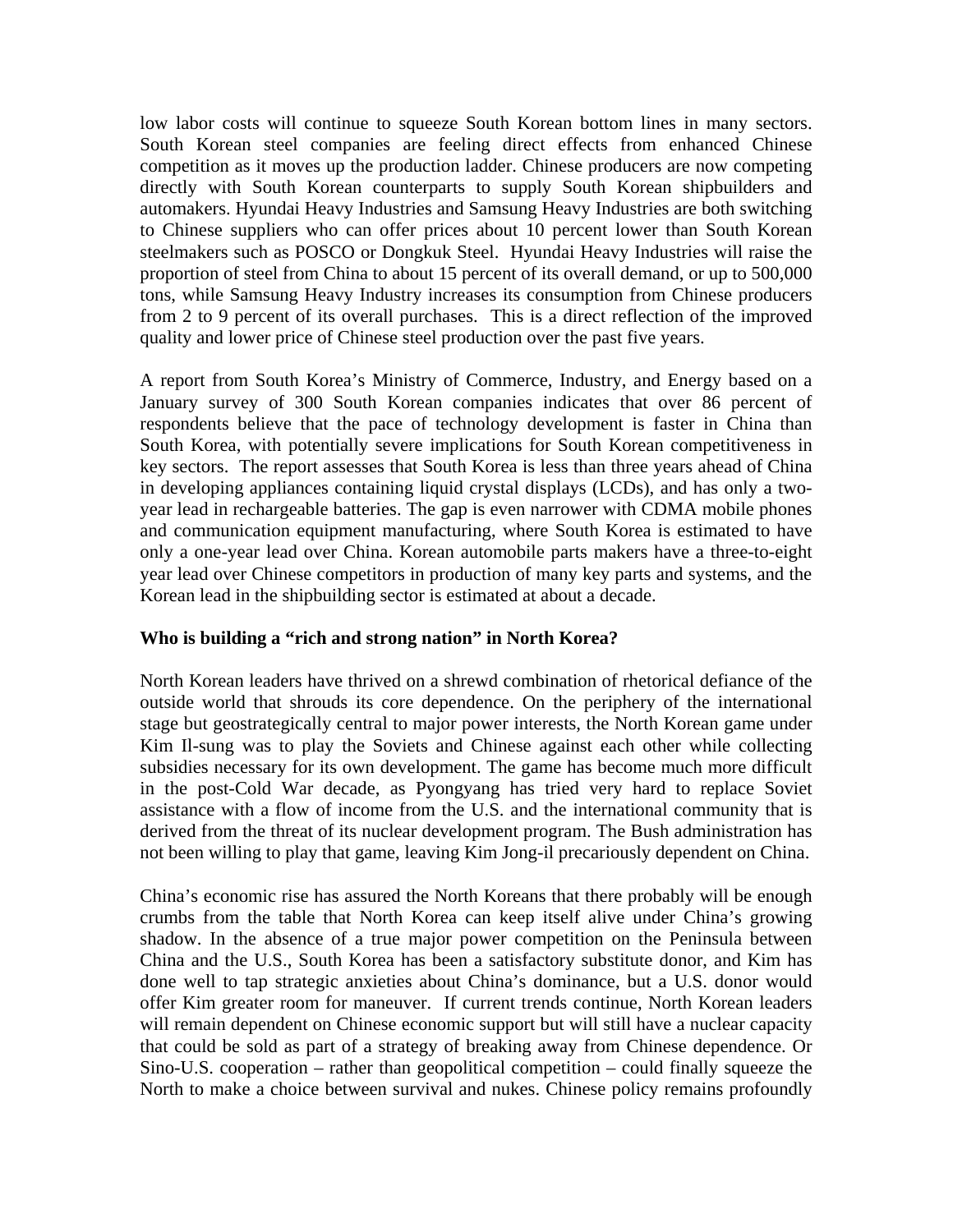in favor of the status quo on the Korean Peninsula, despite a gnawing anxiety that North Korea's weakness may render the status quo unsustainable. What will trigger a new chapter in efforts to maintain that balance, and when, how, and whether one might finally reach the tipping point, are subjects to be addressed in future issues of *Comparative Connections*.

## **Chronology of China-Korea Relations January-March 2006**

**Jan. 10-18, 2006:** DPRK Defense Commission Chairman Kim Jong-il makes a secret week-long visit to China, accompanied by every member of the Central Committee of the Chinese Politburo and follows the route taken by Deng Xiaoping during his famous "southern tour" of 1992.

**Jan. 12, 2006:** Korea Customs Service announces that South Korea's merchandise trade with China in 2005 reached \$100.6 billion.

**Jan. 16, 2006:** Taiwanese and Chinese media outlets decide to drastically cut the number of Korean dramas to be shown in China and Taiwan respectively in 2006.

**Jan. 16, 2006:** ROK National Intelligence Service announces the detention of two former Samsung Electronics employees who sought to smuggle critical LCD panel technology to China to build their own factory in Shenzhen.

**Jan. 17, 2006:** South Korean Ministry of Justice announces that over 10.3 million Koreans traveled overseas in 2005, with 28.7 percent of travelers visiting China.

**Jan. 20, 2006:** South Korean government issues a travel warning for Koreans traveling to Qindao and Shenyang following reports of murders, robberies, and kidnappings targeting Korean citizens in those cities.

**Jan. 28, 2006:** National Defense Commission Chairman Kim Jong-il hosts a Lunar New Year's banquet for Chinese embassy staff in Pyongyang.

**Jan. 30, 2006:** Christian Council of Korea (CCK) closes down the Commission to Help North Korean Refugees (CNKR) on the basis of reports that activists sought profits from its programs to assist North Korean refugees transiting China en route to South Korea.

**Feb. 14, 2006:** ROK Ministry of Justice announces plans to issue new employment visas from July for ethnic Koreans living in China and Russia.

**Feb. 14-18, 2006:** Chinese Vice Minister Wu Dawei visits Pyongyang in a failed attempt to jumpstart the Six-Party Talks.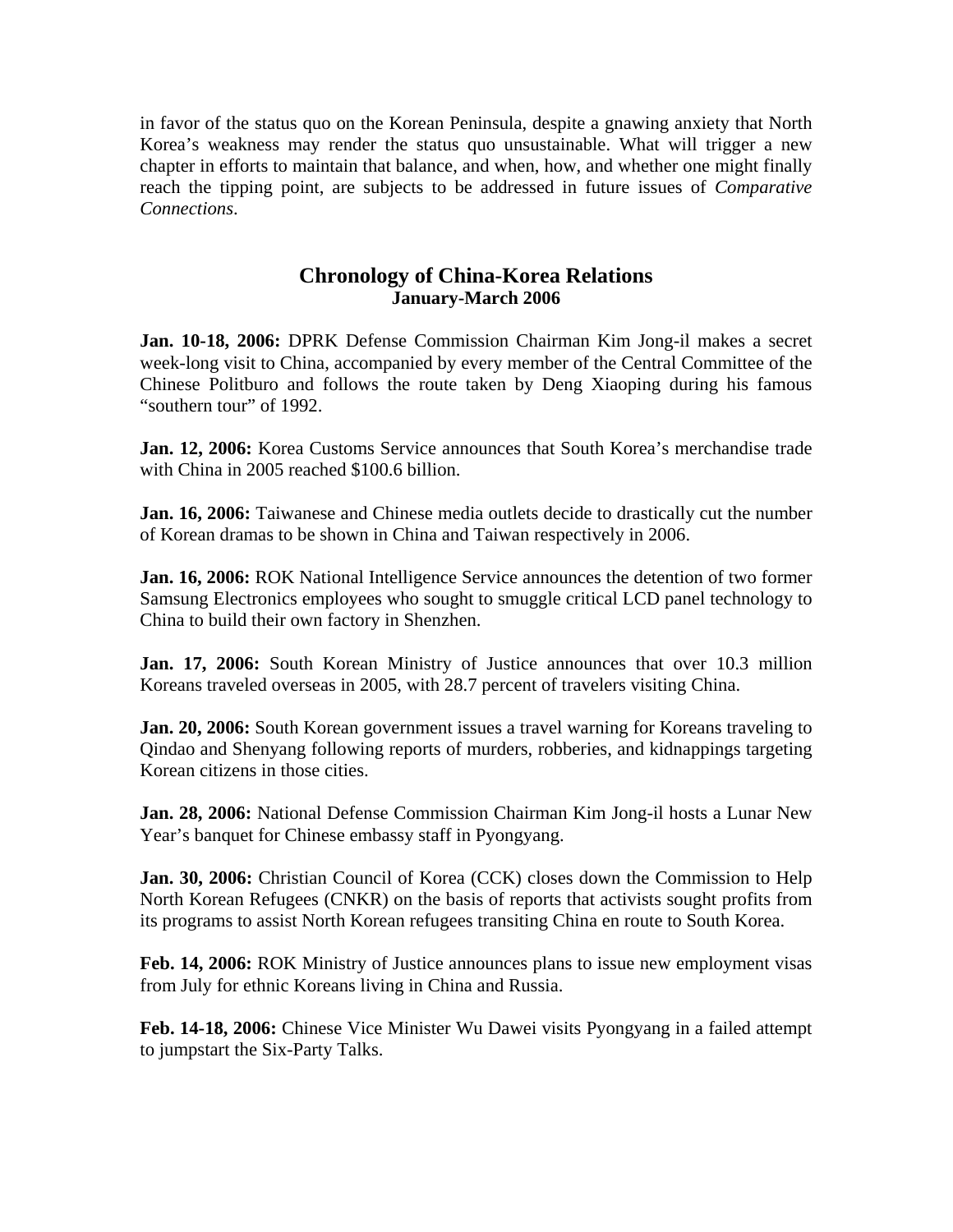**Feb. 20, 2006:** ROK National Institute of Environmental Research reports that rainfall in Seoul has become more acidic as a result of air pollutants traveling from China.

**Feb. 21, 2006:** The Korea Iron and Steel Association releases data showing that a quarter of China's steel exports came to Korea, while South Korean steel exports to China declined by over 24 percent during the past year.

**Feb. 23, 2006:** A *Korea Times* opinion poll reveals that 40 percent of respondents believe that China should be South Korea's top priority, while 60 percent believed that South Korea should declare neutrality in the event of a cross-Strait conflict where the U.S. wants to employ "strategic flexibility" to intervene in such a conflict.

**March 1, 2006:** ROK Ministry of Commerce, Industry, and Energy releases a survey showing that China is cutting into the technology advantage enjoyed in a wide range of sectors by South Korean firms.

**March 8, 2006:** ROK Minister of Trade Kim Hyun-chong expresses doubts about the possibility of a ROK-PRC free trade agreement.

**March 9, 2006:** ROK Ministry of Government Administration and Home Affairs announces that it will invite 11 government officials from China to study Korea's past rural development policies; i.e., the *Saemaul* ("New Village") movement.

**March 11, 2006:** Ssangyong Motors Company announces that it is considering cost cutting measures by sourcing components via a subsidiary of its owner, the Shanghai Automotive Industrial Corporation (SAIC).

**March 18, 2006:** A 30-member delegation led by first deputy chief of the Workers' Party Central Committee Jang Song-taek arrives in China to view China's economic reforms, following the same route as Kim Jong-il's visit in January.

**March 20, 2006:** Korea Institute for Defense Analysis poll shows that 38 percent of South Koreans consider China to be the biggest security threat Korea will face within 10 years, followed by Japan (23.6 percent), North Korea (20.7 percent), and the U.S. (14.8 percent).

**March 20, 2006:** ROK Financial Supervisory Commission announces that two Chinese companies will list shares on the Korea Stock Exchange by July.

**March 21, 2006:** Finance and Economy Minister Han Duck-soo urges South Korean corporations to improve their technical capacity to counter a threat from rising Chinese technological competitiveness in an address at the  $11<sup>th</sup>$  Asia Economic Panel meeting.

**March 22, 2006:** ROK military announces plans to revise defense laws related to cyberwarfare to address cyber-warfare capabilities from China and North Korea.